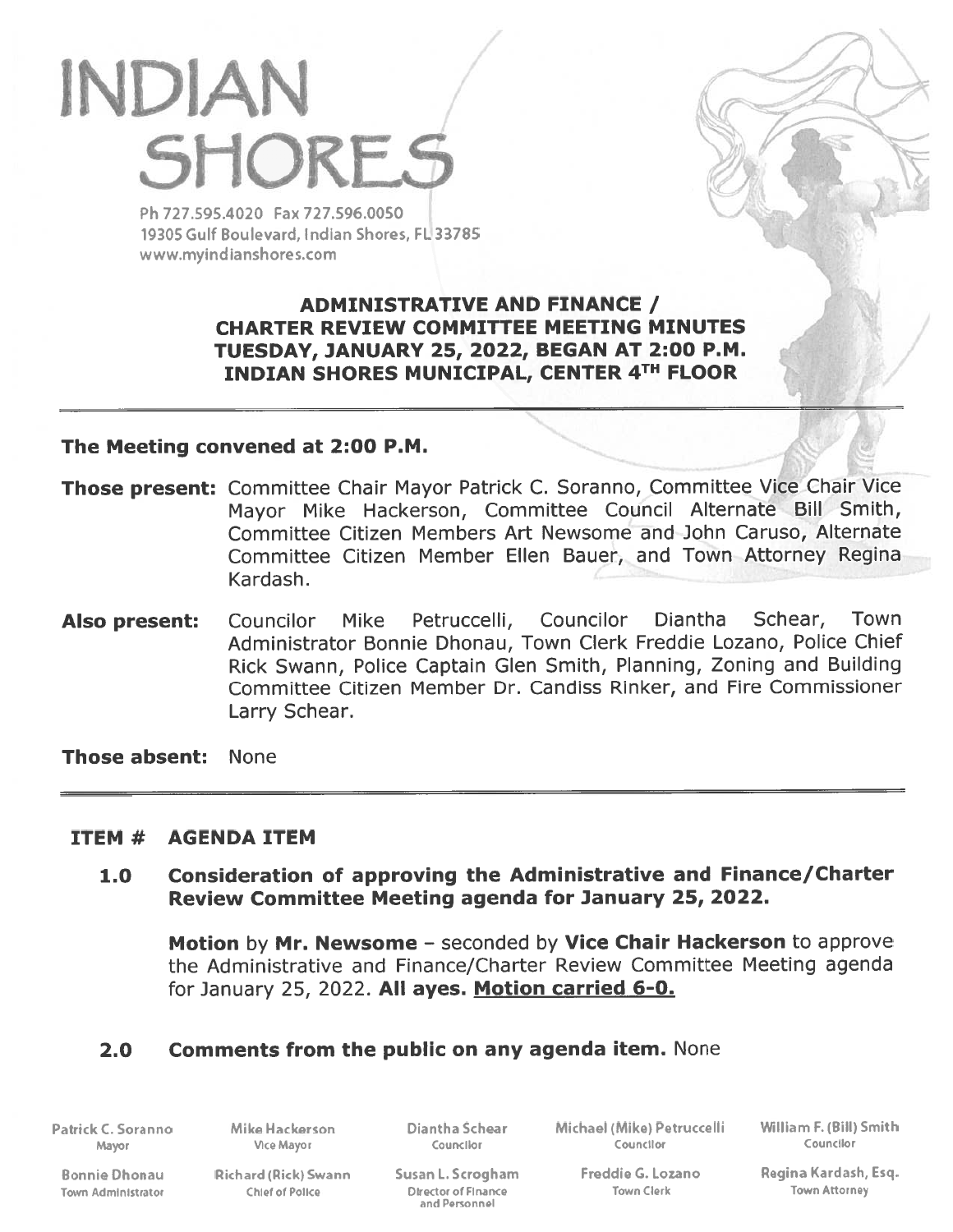#### 3.0 Consideration of approving the Administrative and Finance Committee meeting minutes of June 8, 2021.

Motion by Mr. Caruso - seconded by Vice Chair Hackerson to approve the Administrative and Finance Committee meeting minutes of June 8, 2021. All ayes. Motion carried 6-0.

#### 4.0 Charter Review (review materials provided at the meeting):

- 1. Overview
- 2. History

Attorney Kardash provided a brief history of the Town founded in 1957. The Town went through three name changes: Indian Rocks Beach South Shore, Holiday Beach in 1965, and Indian Shores in 1982. The legislation enacted home rule power in 1968, <sup>g</sup>iving municipalities the ability to act for <sup>a</sup> municipal purpose for the health, safety, and welfare of its citizens, excep<sup>t</sup> as otherwise provided by law. The Town operated under the 1957 charter until 1984 when the Town adopted the home rule charter.

The charter is the Town's agreemen<sup>t</sup> with its citizens on how they will be governe<sup>d</sup> according to what the document provides. The Charter Review Committee makes recommendations to the Council of changes that they feel would be appropriate for the charter and the community. Amendments to the charter go through an ordinance and <sup>a</sup> strict ballot summary and ballot question process for <sup>a</sup> referendum. <sup>A</sup> referendum is not required if the Committee has no recommended changes. However, <sup>a</sup> citizen-initiated petition would pu<sup>t</sup> the changes to <sup>a</sup> referendum. <sup>A</sup> majority of the citizens are required to vote to pass the changes.

**Attorney Kardash** spoke about how the Town is structured with regards to positions such as Council members, town attorney, town administrator, and town clerk. When looking at qualifications for these positions, she wanted to be clear that each position should be looked at objectively and not in terms of who is currently in that seat.

She briefly touched on each of the Charter Articles, which will be reviewed further at future meetings. The meetings will be scheduled every Tuesday before the regular Town Council meeting. The sessions will continue as long as the Committee feels necessary.

Lastly, she provided <sup>a</sup> copy of the 1989 Indian Shores Management Report Study relating to the Town's governmental structure, departments, employees, division of authority, and Town history. The study recommended that the charter should be reviewed every three years. She thought that the comprehensive and informative study is worth looking over.